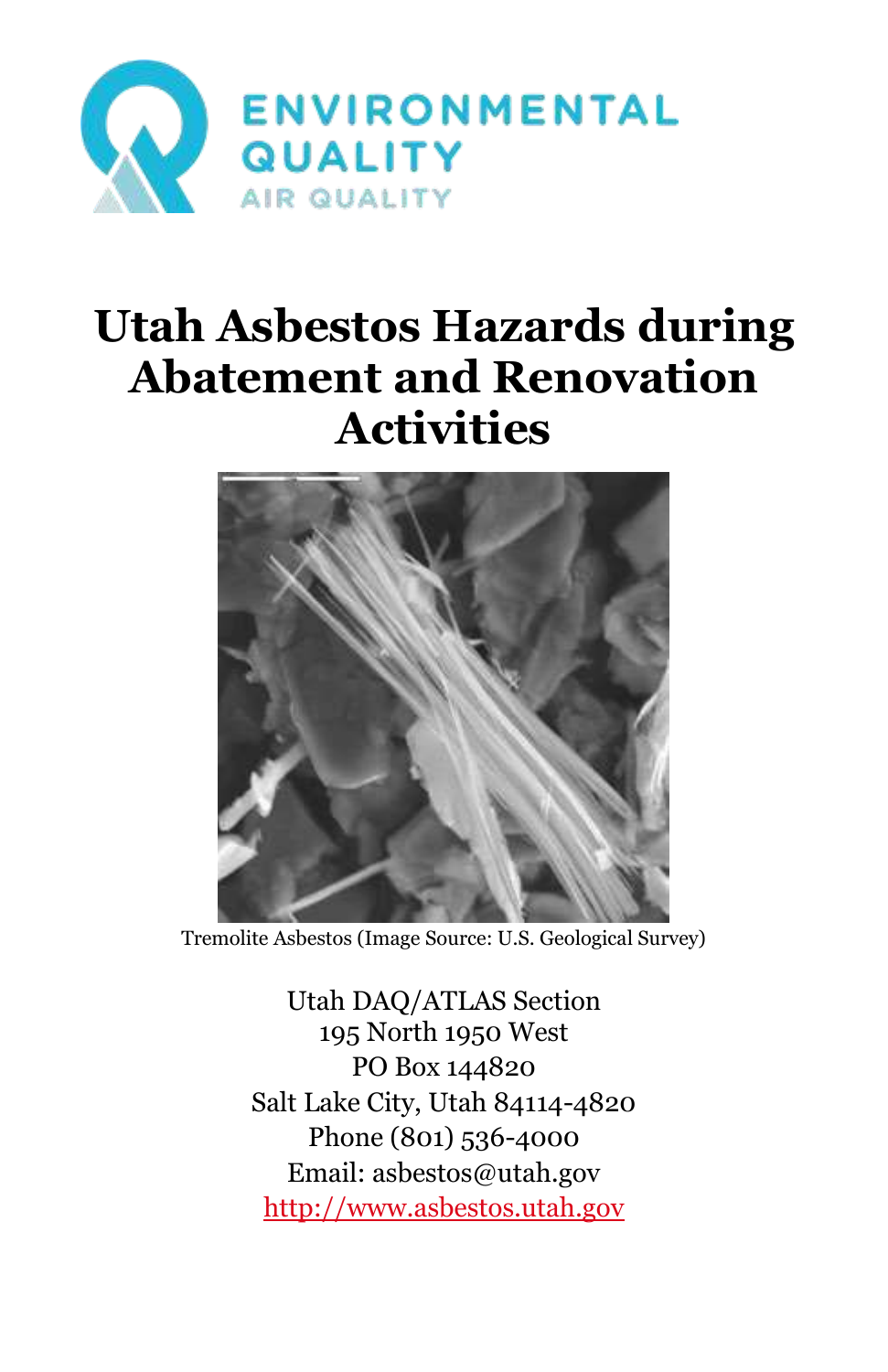### **Caution!**

Do not dust, sweep, or use regular, non-HEPA (high efficiency particulate air) vacuum on debris that may contain asbestos. These steps will disturb tiny asbestos fibers and may release them into the air. Remove dust by wet mopping or with a special HEPA vacuum cleaner used by trained and certified asbestos contractors.

### **What Is Asbestos?**

Asbestos is the name given to a number of naturally occurring fibrous silicate minerals with high tensile strength, and with resistance to heat and most chemicals. Some have the ability to be woven. Because of these properties, asbestos fibers were added to a variety of products to strengthen them and to provide insulation and fire resistance.

There are several types of asbestos fibers. The Toxic Substances Control Act (TSCA) defines asbestos as the asbestiform varieties of chrysotile (serpentine), crocidolite (riebeckite), amosite (cummingtonite/ grunerite), anthophyllite, tremolite, and actinolite.

The use of asbestos in the United States has declined substantially and mining of asbestos in the United States ceased. Nevertheless, many asbestos products remain in use and new asbestos-containing products continue to be manufactured in or imported into the United States. Asbestos can be positively identified only with a special type of microscope. "Asbestos" and "asbestiform" are two commonly used terms that lack mineralogical precision. The National Institute for Occupational Safety and Health (NIOSH) has indicated that further research is needed to better understand health risks associated with exposure to other thoracic-size elongate mineral particles (EMPs). For more information, see [Current Intelligence Bulletin 62](http://www.cdc.gov/niosh/docs/2011-159/pdfs/2011-159.pdf) (updated April 2011)

#### **How Can Asbestos Affect My Health?**

From studies of people who were exposed to asbestos in factories and shipyards, we know that breathing high levels of asbestos fibers can lead to an increased risk of lung disease. Three of the major health effects associated with asbestos exposure includes:

• **Asbestosis** -- is a serious, progressive, long-term non-cancer disease of the lungs. It is caused by inhaling asbestos fibers that irritate lung tissues and cause the tissues to scar. The scarring makes it hard for oxygen to get into the blood. Symptoms of asbestosis include shortness of breath and a dry, crackling sound in the lungs while inhaling. There is no effective treatment for asbestosis.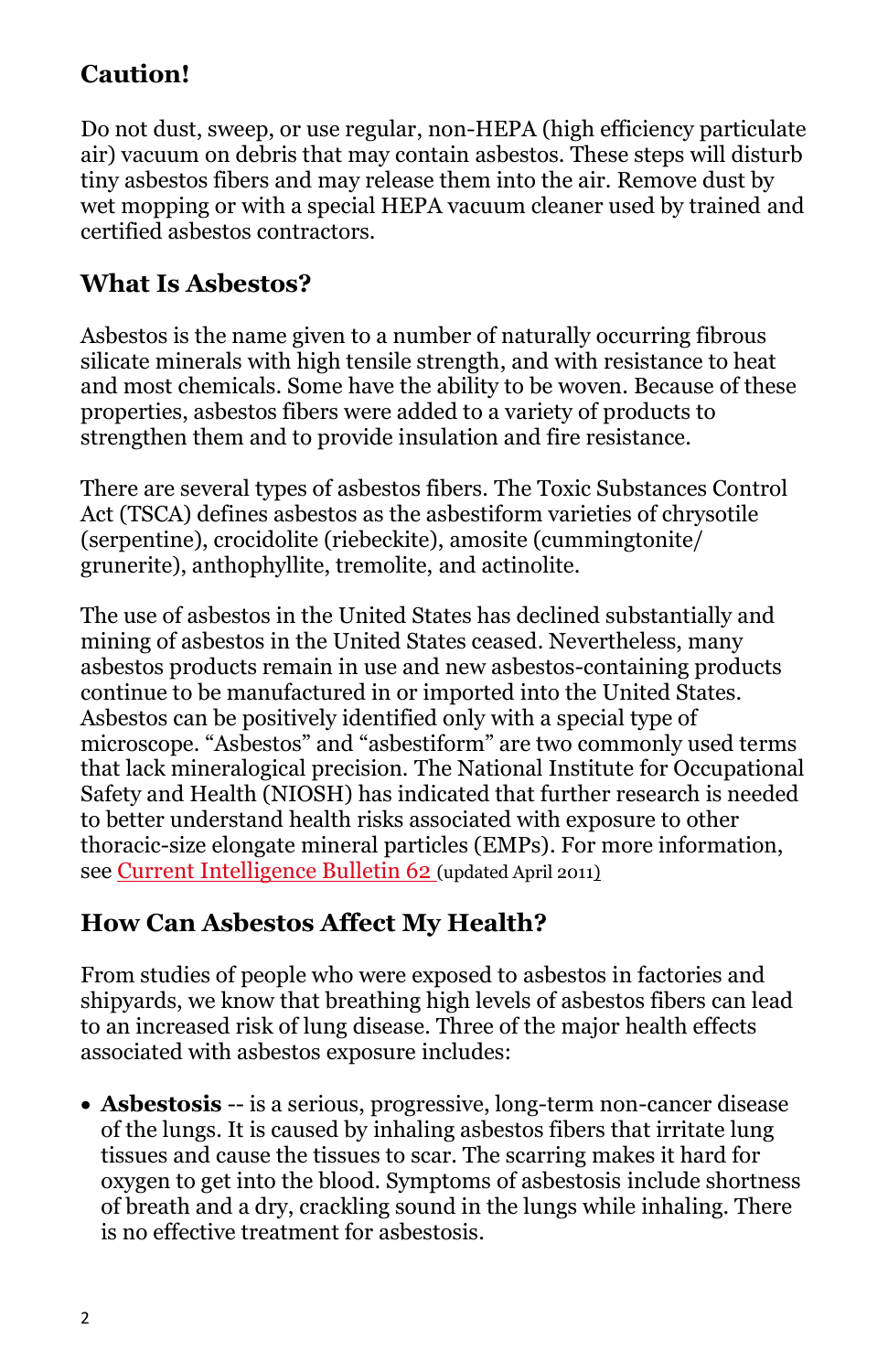- **Lung Cancer** -- causes the largest number of deaths related to asbestos exposure. People who work in the mining, milling, manufacturing of asbestos, and those who use asbestos and its products are more likely to develop lung cancer than the general population. The most common symptoms of lung cancer are coughing and a change in breathing. Other symptoms include shortness of breath, persistent chest pains, hoarseness, and anemia.
- **Mesothelioma** -- is a rare form of cancer that is found in the thin lining (membrane) of the lung, chest, abdomen, and heart and almost all cases are linked to exposure to asbestos. This disease may not show up until many years after asbestos exposure. This is why great efforts are being made to prevent school children from being exposed.

The risk of lung cancer and mesothelioma increases with the number of fibers inhaled. The risk of lung cancer from inhaling asbestos fibers is also greater if you smoke. People who get asbestosis have usually been exposed to high levels of asbestos for a long time. The symptoms of these diseases do not usually appear until about 20 to 30 years after the first exposure to asbestos. Most people exposed to small amounts of asbestos, as we all are in our daily lives, do not develop these health problems. However, if disturbed, asbestos material may release asbestos fibers, which can be inhaled into the lungs. The fibers can remain there for a long time, increasing the risk of disease. Airborne asbestos fibers have no odor or taste. If you are concerned about possible exposure, consult a physician who specializes in lung diseases (pulmonologist). For more information on the health effects of asbestos exposure see at [The Agency](https://www.atsdr.cdc.gov/asbestos/index.html)  [for Toxic Substances and Disease Registry's Website](https://www.atsdr.cdc.gov/asbestos/index.html) or at [The American Lung Association.](https://www.lung.org/)

#### **Where Can I Find Asbestos And When Can It Be A Problem?**

Most products made today do not contain asbestos. Those few products made which still contain asbestos that could be inhaled are required to be labeled as such. However, until the 1970s, many types of building products and insulation materials used in construction and repair contained asbestos. Old and brittle asbestos products can release tiny, microscopic, fibers. These fibers can remain suspended in the air and enter your lungs when you inhale. Asbestos material that would crumble easily if handled, or that has been sawed, scraped, or sanded into a powder, is more likely to create a health hazard. Examples of where asbestos hazards may be found, common products that might have contained asbestos in the past, and conditions which may release fibers, include: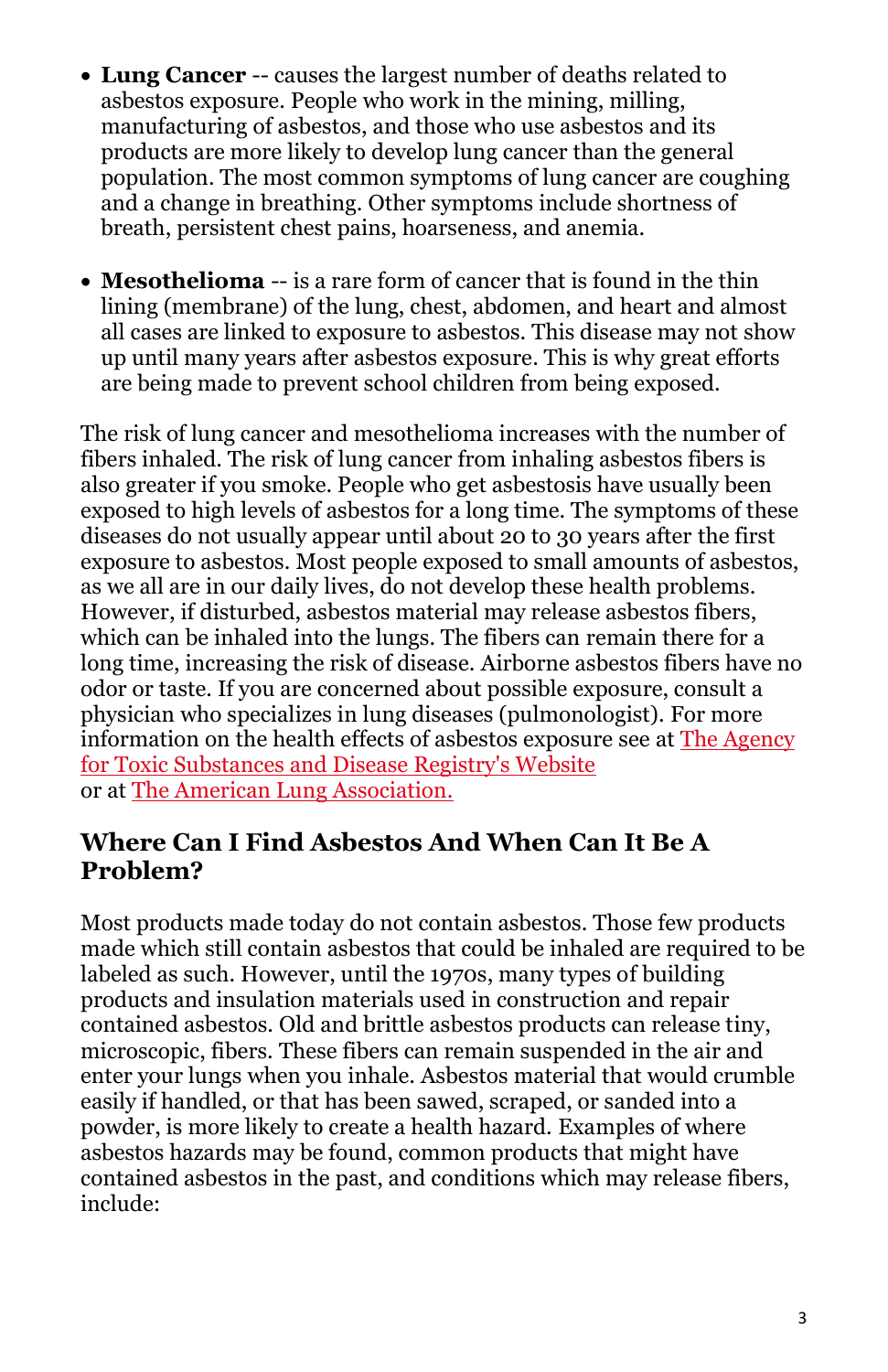- STEAM PIPES, BOILERS, FURNACE DUCTS, or WATER PIPES insulated with a block, blanket, paper, or tape. These insulation materials may be asbestos-containing, and may release asbestos fibers if damaged, repaired, or removed improperly.
- RESILIENT FLOOR TILES (vinyl, asphalt, and rubber), VINYL SHEET FLOORING backing, and ADHESIVES used for installing flooring. Sanding tiles can release fibers, so may scraping or sanding the backing of sheet flooring during removal.
- CEMENT SHEETS, MILLBOARD, and PAPER used as ceiling, wall or floor insulation around furnaces and wood burning stoves. Repairing, modifying or removing units may release asbestos fibers. Cutting, tearing, sanding, or drilling asbestos-containing insulation will release asbestos.
- CEMENT PIPE used for water, sewer or exhaust flue. Repairing, crushing or removing pipe may release asbestos fibers.
- GASKETS in furnaces, boilers, wood stoves, oil stoves, and coal stoves. Worn seals can release asbestos fibers during use.
- SOUNDPROOFING (acoustical material) OR DECORATIVE MATERIAL sprayed on walls and ceilings or CEILING TILE. Loose, crumbly, or water-damaged material may release fibers, so will sanding, drilling or scraping the material.
- ROOFING, SHINGLES, and SIDING. Cement or asphalt products are not likely to release asbestos fibers unless sawed, drilled, cut, or if the material is in poor condition.
- ATTIC and WALLL INSULATION,, PACKAGING or POTTING SOIL using vermiculite, particularly ore that originated from a Libby, Montana mine. Prior to its closure in 1990, much of the world's supply of vermiculite came from the Libby mine. This mine had a natural deposit of asbestos which resulted in the vermiculite being contaminated with asbestos. (See [Protect Your Family from](https://www.epa.gov/asbestos/protect-your-family-asbestos-contaminated-vermiculite-insulation)  [Asbestos-Contaminated Vermiculite Insulation](https://www.epa.gov/asbestos/protect-your-family-asbestos-contaminated-vermiculite-insulation)).
- ARTIFICIAL ASHES and EMBERS sold for use in gas-fired fireplaces. Also, other older products, textiles, such as fireproof gloves, stove-top pads, ironing board covers, and certain hairdryers.
- Automobile brake pads and linings, clutch facings, transmission parts and gaskets.

### **What Should Be Done About Asbestos?**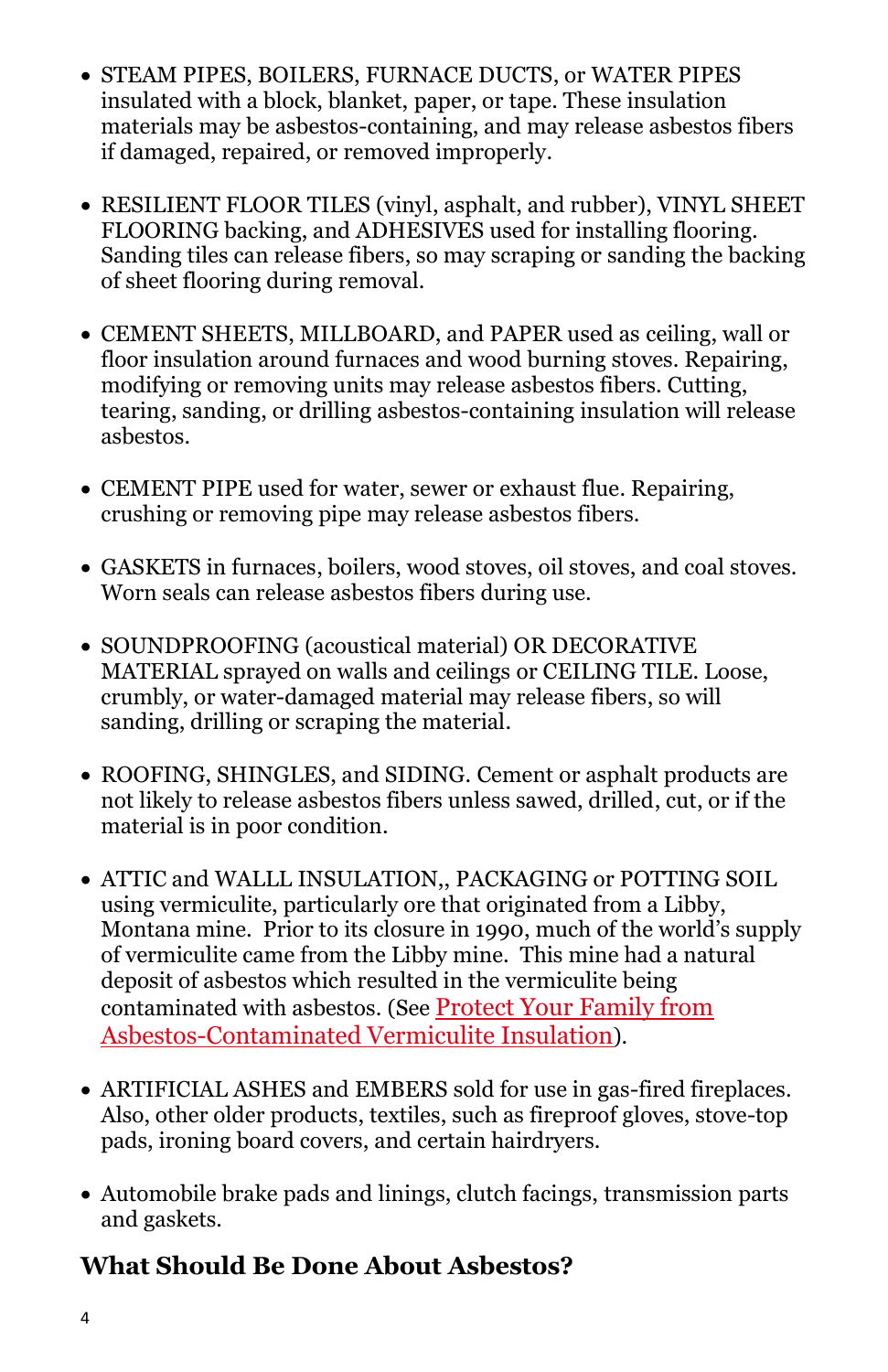If you think asbestos may be in your school, business, or residential facility don't panic. Usually the best thing is to leave asbestos material that is in good condition alone. Generally, material in good condition will not release asbestos fibers.

Check material regularly if you suspect it may contain asbestos. Don't touch it, but look for signs of wear or damage such as tears, abrasions, or water damage. Damaged material may release asbestos fibers. This is particularly true if you often disturb it by hitting, rubbing, or handling it, or if it is exposed to extreme vibration or air flow.

If asbestos-containing material is becoming damaged (i.e., unraveling, frayed, breaking apart) you should immediately isolate the area (keep pets and children away from the area) and refrain from disturbing the material (either by touching it or walking on it). You should then immediately contact an asbestos professional for consultation. In such a scenario as described above, asbestos-containing material does not necessarily need to be removed, but may rather be repaired by an asbestos professional via encapsulation or enclosure. Removal is often unnecessary.

Sometimes the best way to deal with slightly damaged material is to limit access to the area and not touch or disturb it. Discard damaged or worn asbestos gloves, stove-top pads, or ironing board covers. Check with the DAQ, your local health departments, or other appropriate officials to find out proper handling and disposal procedures.

**If asbestos material is more than slightly damaged, or if you are going to make changes in your school, business, or residential facility that might disturb it, repair or removal by a professional is needed.** Before you have your school, business, or residential facility remodeled, find out whether asbestos materials are present by having it inspected by a certified asbestos inspector. It is best to receive an assessment from one firm and any needed abatement from another firm to avoid any conflict of interest. The Utah Division of Air Quality (DAQ) has a list of [certified asbestos companies.](https://documents.deq.utah.gov/air-quality/compliance/atlas/DAQ-2017-002404.pdf)

#### **How to Identify Materials That Contain Asbestos**

You can't tell whether a material contains asbestos simply by looking at it, unless it is labeled, and labels can be wrong. If in doubt, treat the material as if it contains asbestos or have it sampled and analyzed by a qualified and certified professional. Taking samples yourself is not recommended. A professional should take samples for analysis, since a professional knows what to look for, how many samples of a material to take, and because there may be an increased health risk if fibers are released. In fact, if done incorrectly, sampling can be more hazardous than leaving the material alone. Material that is in good condition and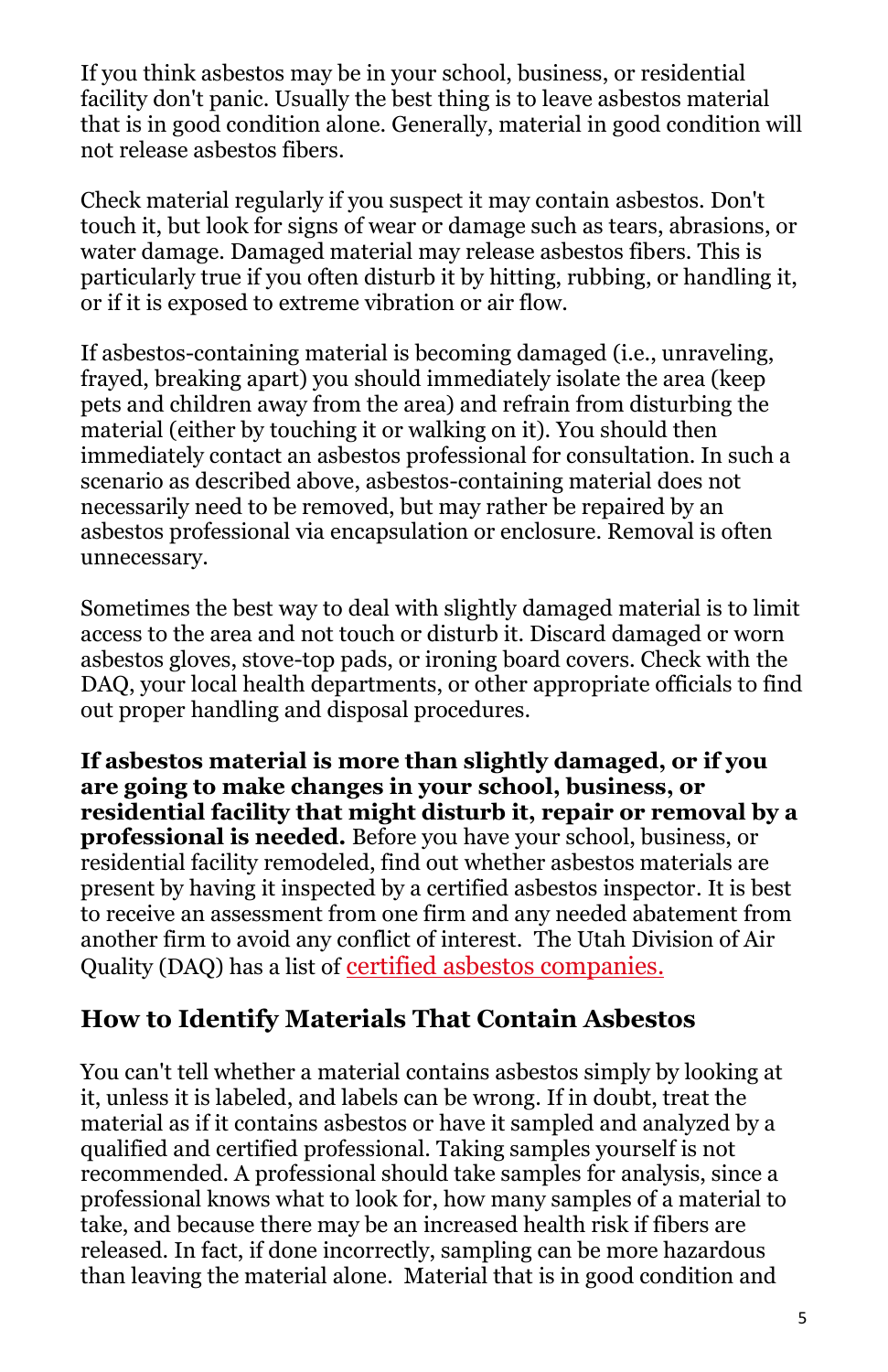will not be disturbed (by remodeling, for example) should be left alone. Only material that is damaged or will be disturbed should be sampled. Anyone who samples asbestos-containing materials should have as much information as possible on the handling of asbestos before sampling, and at a minimum, should observe the following procedures:

- Make sure no one else is in the room when sampling is done.
- Wear disposable gloves or wash hands after sampling.
- Shut down any heating or cooling systems to minimize the spread of any released fibers.
- Do not disturb the material any more than is needed to take a small sample
- Place a plastic sheet on the floor below the area to be sampled.
- Wet the material using a fine mist of water containing a few drops of detergent before taking the sample. The water/detergent mist will reduce the release of asbestos fibers.
- Carefully cut a piece from the entire depth of the material using, for example, a small knife, corer, or other sharp object. Place the small piece into a clean container (for example, a 35 mm film canister, small glass or plastic vial, or high quality resealable plastic bag).
- Tightly seal the container after the sample is in it.
- Carefully dispose of the plastic sheet. Use a damp paper towel to clean up any material on the outside of the container or around the area sampled. Dispose of asbestos materials according to state and local procedures.
- Label the container with an identification number and clearly state when and where the sample was taken.
- Patch the sampled area with appropriate material to prevent fiber release.
- Analyze asbestos sample, use an accredited laboratory. The National Voluntary Laboratory Accreditation Program (NVLAP) at the National Institute of Standards and Technology (NIST) provides a [directory of NVLAP accredited laboratories](https://www-s.nist.gov/niws/index.cfm?event=directory.search#no-back)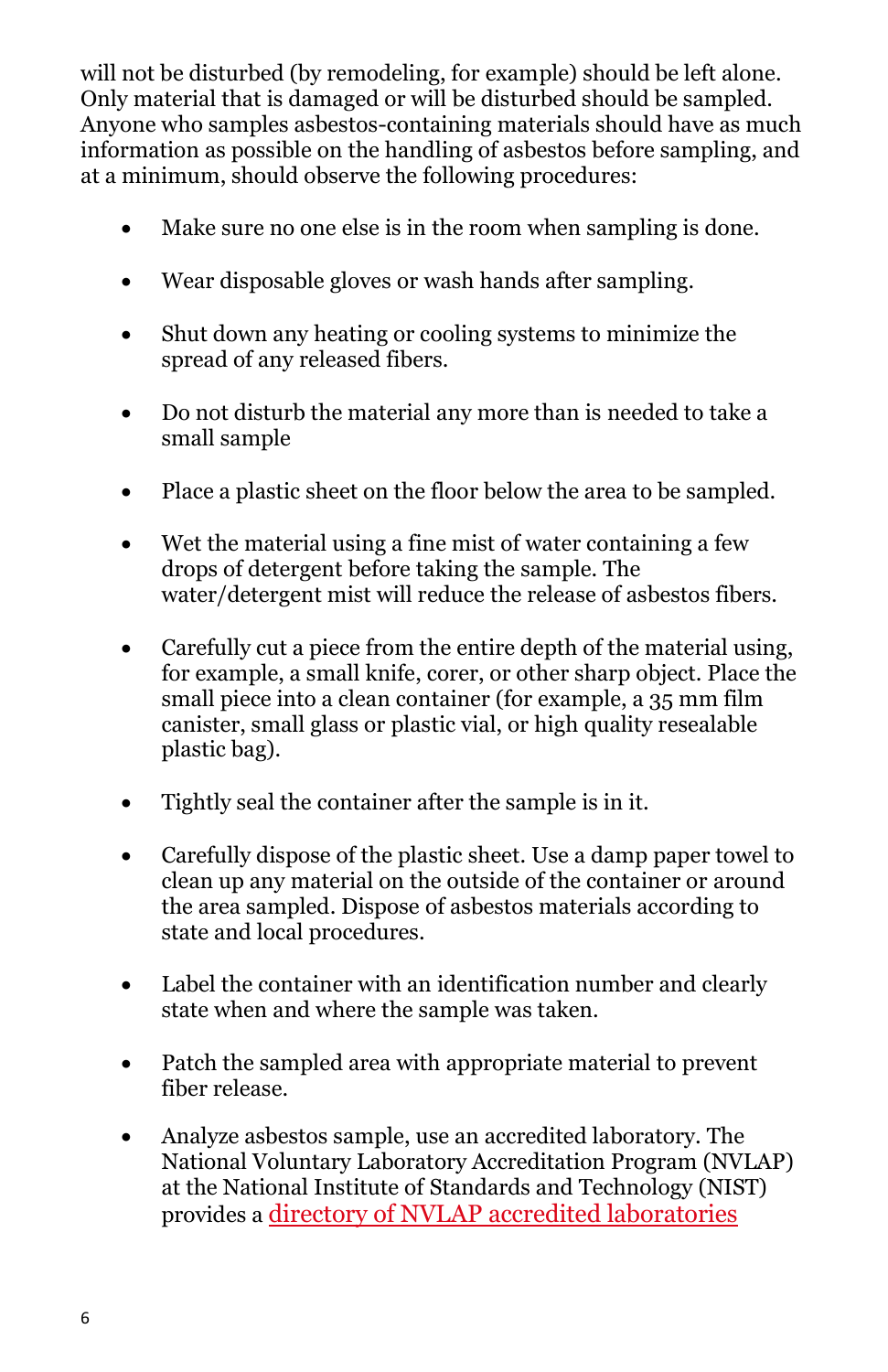### **How to Manage an Asbestos Problem**

If the asbestos material is in good shape and will not be disturbed, do nothing! If it is a problem, there are two types of corrections, repair and removal. Major or minor repairs or removal must be done only by a professional trained in methods for safely handling asbestos since there is always a risk of exposure to fibers when asbestos is disturbed. Doing repair or removal yourself is not recommended since improper handling of asbestos materials can create a hazard where none existed, and it may be a violation of Utah or federal regulations.

Repair usually involves either sealing or covering asbestos material.

- Sealing (encapsulation) involves treating the material with a sealant that either binds the asbestos fibers together or coats the material so fibers are not released. Pipe, furnace and boiler insulation can sometimes be repaired this way.
- Covering (enclosure) involves placing something over or around the material that contains asbestos to prevent release of fibers. Exposed insulated piping may be covered with a protective wrap or jacket.

With any type of repair, the asbestos remains in place. Repair is usually cheaper than removal, but it may make later removal of asbestos, if necessary, more difficult and costly.

Removal is usually the most expensive method and, unless required by state or local regulations, should be the last option considered in most situations. This is because removal poses the greatest risk of fiber release, and improper removal may actually increase the health risks to you and other occupants. However, removal may be required when remodeling or making major changes to your school, business, or residential facility that will disturb asbestos material. Also, removal may be called for if asbestos material is damaged extensively and cannot be otherwise repaired.

### **Asbestos Do's and Don'ts**

- Do keep activities to a minimum in any areas having damaged material that may contain asbestos.
- Do take every precaution to avoid damaging asbestos material.
- Do have removal and major repair done by people trained and qualified in handling asbestos. It is highly recommended that sampling and minor repair also be done by asbestos professionals. [List of Utah](https://documents.deq.utah.gov/air-quality/compliance/atlas/DAQ-2017-002404.pdf)  [certified asbestos companies](https://documents.deq.utah.gov/air-quality/compliance/atlas/DAQ-2017-002404.pdf)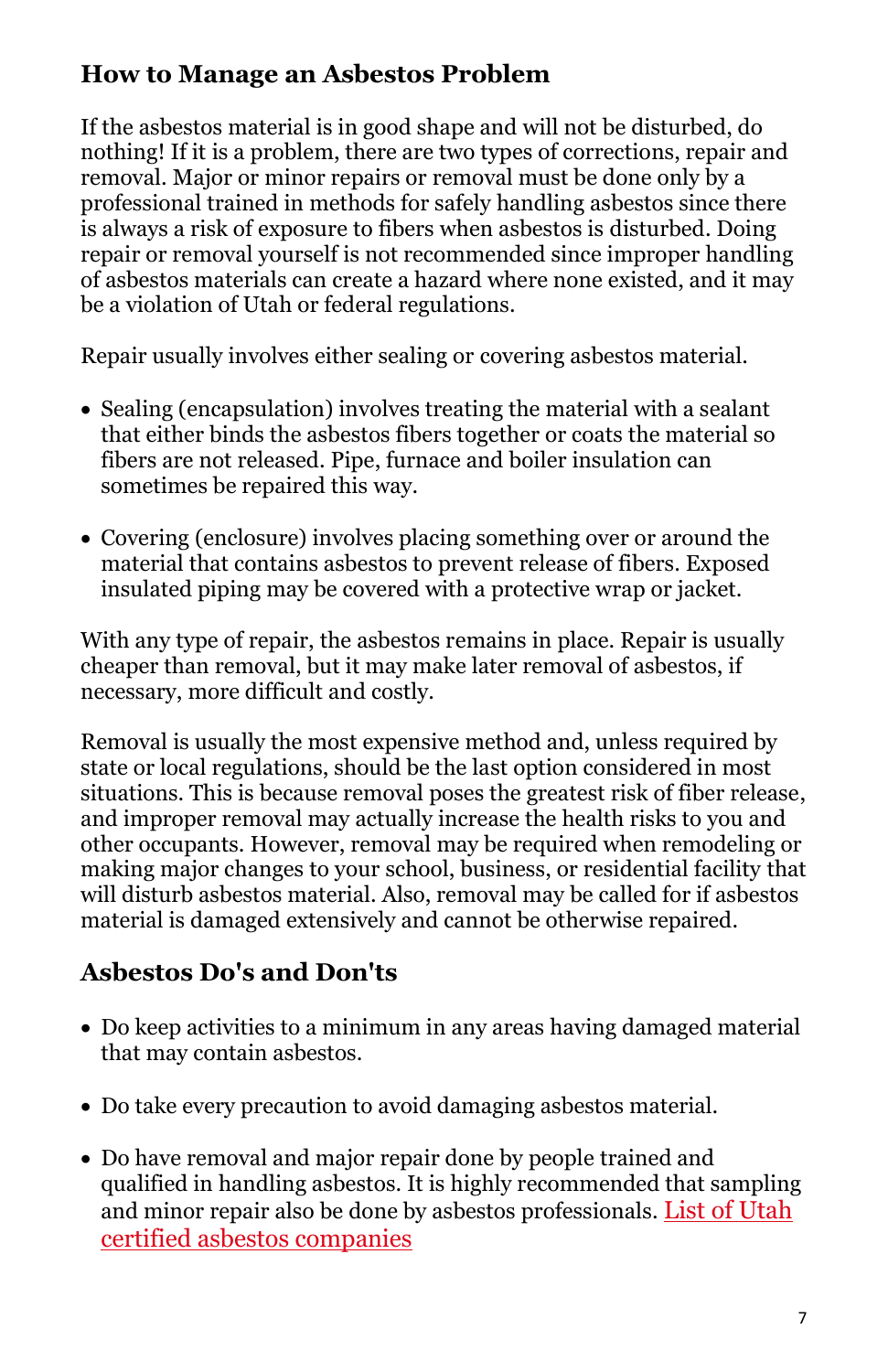- Do wet, wetting helps reduce the chance of spreading asbestos fibers in the air.
- Don't dust, sweep, or vacuum debris that may contain asbestos. A regular vacuum cleaner must never be used.
- Don't saw, sand, scrape, or drill holes in asbestos materials.
- Don't use abrasive pads or brushes on power strippers to strip wax from asbestos flooring. Never use a power stripper on a dry floor.
- Don't sand or try to level asbestos flooring or its backing. When asbestos flooring needs replacing, install new floor covering over it, if possible.
- Don't track material that could contain asbestos through the school, business, or residential facility. If you cannot avoid walking through the area, have it cleaned with a wet mop. If the material is from a damaged area, or if a large area must be cleaned, call an asbestos professional.

#### **Asbestos Professionals: Who Are They and What Can They Do?**

Asbestos professionals are trained in handling asbestos material. The type of professional will depend on the type of product and what needs to be done to correct the problem. You may hire a general asbestos contractor or, in some cases, a professional trained to handle specific products containing asbestos.

Asbestos professionals can conduct inspections, take samples of suspected material, assess its condition, and advise about what corrections are needed and who is qualified to make these corrections. Once again, material in good condition need not be sampled unless it is likely to be disturbed. Professional abatement contractors repair or remove asbestos materials.

Some firms offer combinations of testing, assessment, and correction. A professional hired to assess the need for corrective action should not be connected with an asbestos-correction firm. It is better to use two different firms so there is no conflict of interest. Services vary from one area to another.

Utah requires that contractors take training or certification courses. Ask asbestos professionals to document their completion of federal or stateapproved training. Each person performing work in your school, business, or residential facility should provide proof of training and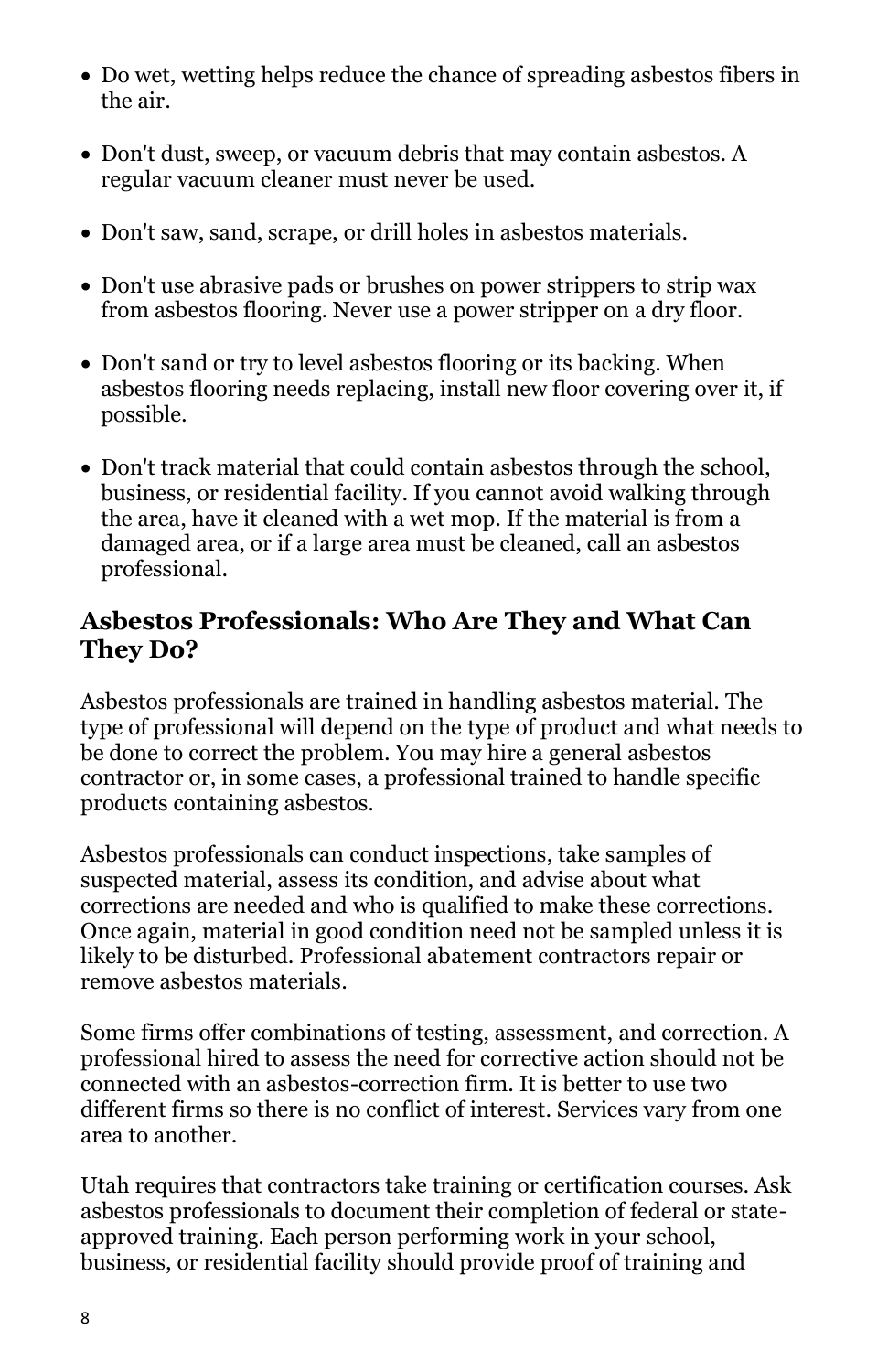licensing in asbestos work, such as completion of Environmental Protection Agency (EPA) approved training. The DAQ maintains a [list of](https://documents.deq.utah.gov/air-quality/compliance/atlas/DAQ-2017-002404.pdf)  [Utah certified asbestos companies](https://documents.deq.utah.gov/air-quality/compliance/atlas/DAQ-2017-002404.pdf) 

If you have a problem that requires the services of asbestos professionals, check their credentials carefully. Hire professionals who are trained, experienced, reputable, and accredited – individual and company certification is required by Utah law. Before hiring a professional, ask for references from previous clients. Find out if they were satisfied. Ask whether the professional has handled similar situations. Get cost estimates from several professionals, as the charges for these services can vary.

Though private homes are usually not covered by the federal asbestos regulations that apply to schools and public buildings, professionals should still use procedures described during federal or state-approved training. Private homes are covered by Utah Administrative Code (UAC) R307-801 when work there is a contract for hire. One should be alert to the chance of misleading claims by asbestos consultants and contractors. There have been reports of firms incorrectly claiming that asbestos materials must be replaced. In other cases, firms have encouraged unnecessary removals or performed them improperly. Unnecessary removals are a waste of money. Improper removals may actually increase the health risks to occupants. To guard against this, know what services are available and what procedures and precautions are needed to do the job properly.

In addition to general asbestos contractors, you may select a roofing, flooring, siding, or plumbing contractor trained to handle asbestos when it is necessary to remove and replace roofing, flooring, siding or plumbing. Contractors are subject to state licensing requirements if they perform asbestos work affecting more than three square or linear feet. Air monitoring before and after the work activities may be necessary to assure that the contractor's job is performed properly. This should be done by someone not affiliated with the contractor.

### **If You Hire a Professional Asbestos Inspector**

- Make sure that the inspection will include a complete visual examination and the careful collection and lab analysis of samples. If asbestos is present, the inspector should provide a written report/evaluation describing its location, extent of damage, and give recommendations for correction or prevention.
- Make sure an inspecting firm makes frequent site visits if it is hired to ensure that a contractor follows proper procedures and requirements.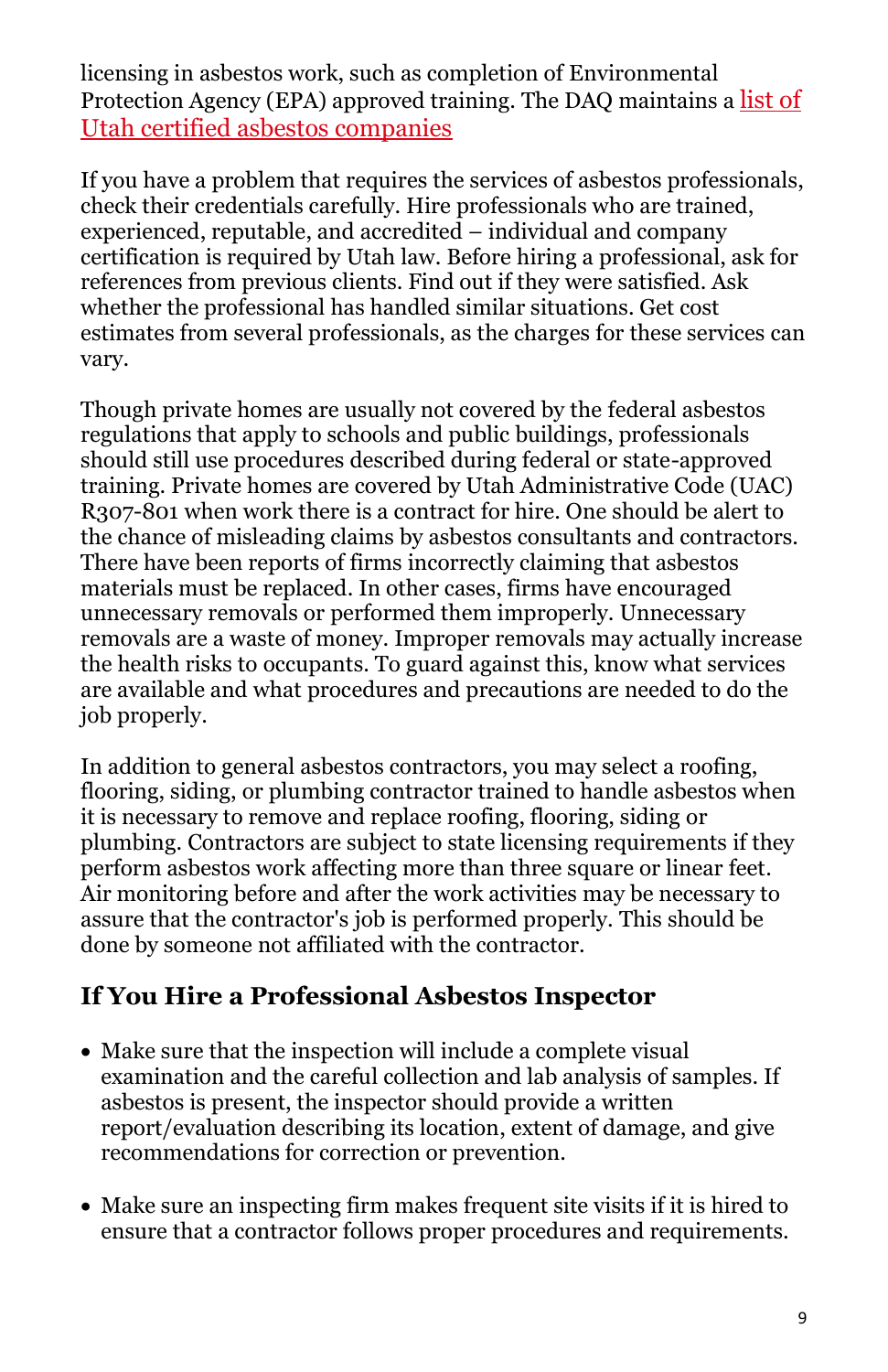The inspector may recommend and perform checks after the correction to ensure the area has been properly cleaned.

### **If You Hire an Abatement or Renovation Contractor**

- Check with the DAQ, the local agency responsible for worker safety, and the Better Business Bureau. Ask if the firm has had any safety violations. Find out if there are legal actions filed against the firm.
- Insist that the contractor use the proper equipment to do the job. The workers must wear approved respirators, gloves, and other protective clothing.
- Before work begins, get a written contract specifying the work plan, cleanup, and the applicable federal, state, and local regulations which the contractor must follow (such as notification requirements and asbestos disposal procedures). Contact the DAQ, local health departments and the Occupational Safety and Health Administration (OSHA) [Utah OSHA Regional Office](https://www.osha.gov/oshdir/ut.html) to learn about the regulations. Be sure the contractor follows local asbestos removal and disposal laws. At the end of the job, get written assurance from the contractor that all procedures have been followed.
- Assure that the contractor avoids spreading or tracking asbestos dust into other areas of your school, business, or residential facility. They should seal the work area from the rest of the building using plastic sheeting and duct tape, and also turn off the heating and air conditioning system. For some repairs, such as pipe insulation removal, plastic glove bags may be adequate. They must be sealed with tape and properly disposed of when the job is complete.
- Make sure the work site is clearly marked as a hazard area. Do not allow occupants and pets into the area until work is completed.
- Insist that the contractor apply a wetting agent to the asbestos material with a hand sprayer that creates a fine mist before removal. Wet fibers do not float in the air as easily as dry fibers and will be easier to clean up.
- Make sure the contractor does not break removed material into small pieces. This could release asbestos fibers into the air. Pipe insulation was usually installed in preformed blocks and should be removed in complete pieces.
- Upon completion, ensure that the contractor cleans the area well with wet mops, wet rags, sponges, or HEPA vacuum cleaners. All asbestos materials and disposable equipment and clothing used in the job must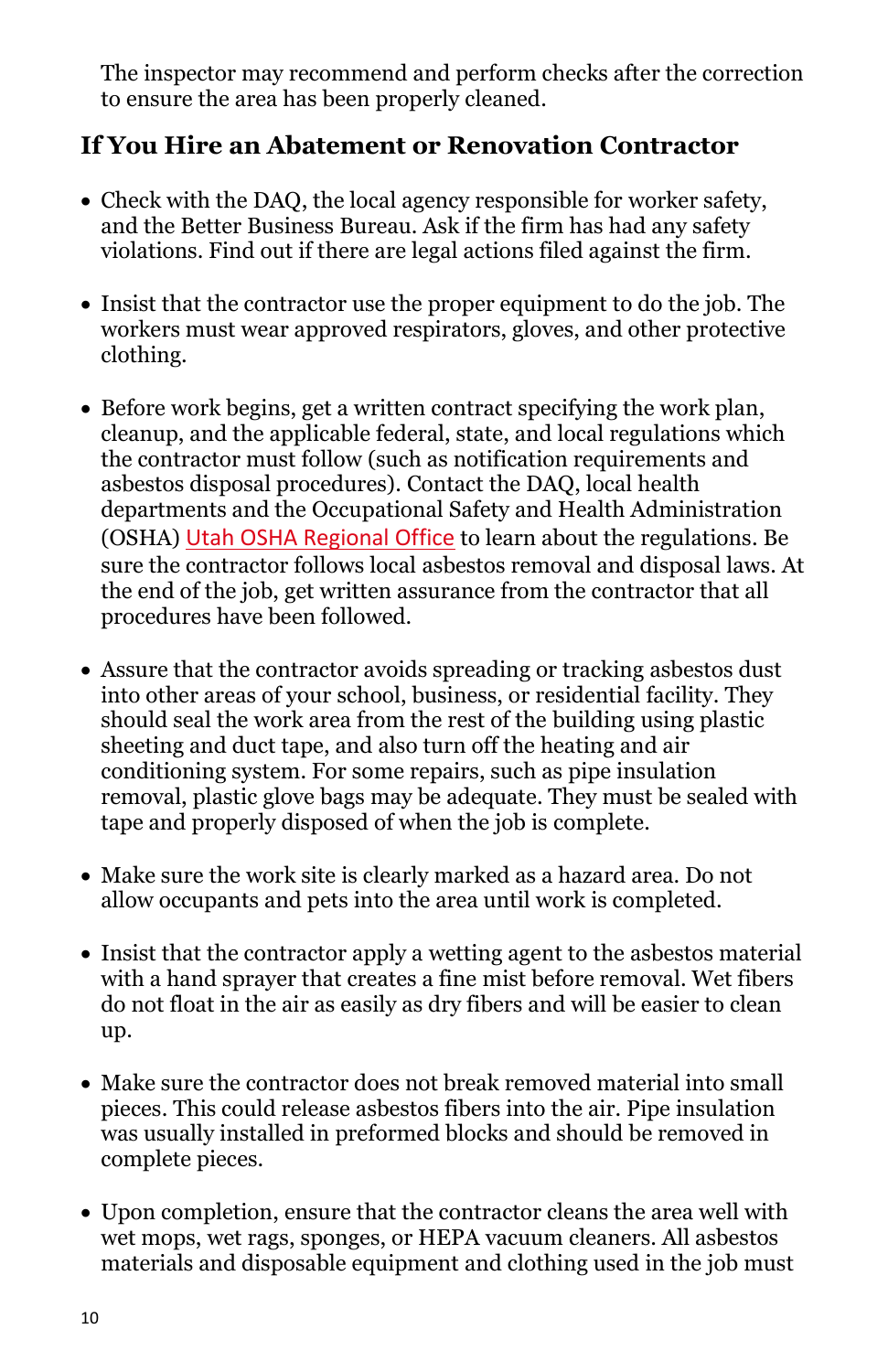be placed in sealed, leak-proof, and labeled plastic bags. The work site should be visually free of dust and debris.

The preceding information is taken from EPA web sites and the 1990 document entitled *Asbestos in Your Home.* This information is of value to building owners and the people responsible for building maintenance, homeowners and renters. Protect Your Family [from Exposures to Asbestos](https://www.epa.gov/asbestos/protect-your-family-exposures-asbestos)

### **More information**

For more information on asbestos identification and control activities in Utah, please contact:

Utah Division of Air Quality 195 North 1950 West PO Box 144820 Salt Lake City, Utah 84114-4820 Phone (801) 536-4000 [www.asbestos.utah.gov](https://deq.utah.gov/air-quality/atlas-air-toxics-lead-and-asbestos-section/asbestos-program)

[Local Health Departments](https://ualhd.org/)

US EPA, Region 8 Denver, CO, 303-312-6312 800-227-8917 <https://www.epa.gov/asbestos>

For more information on asbestos in other consumer products, call the Consumer Product Safety Commission (CPSC) Washington, DC Hotline. The CPSC Hotline has information on certain appliances and products, such as the brands and models of hair dryers that contain asbestos.

CPSC Hotline 1-800-638-2772 (TTY) 1-800-638-8270 <https://www.cpsc.gov/>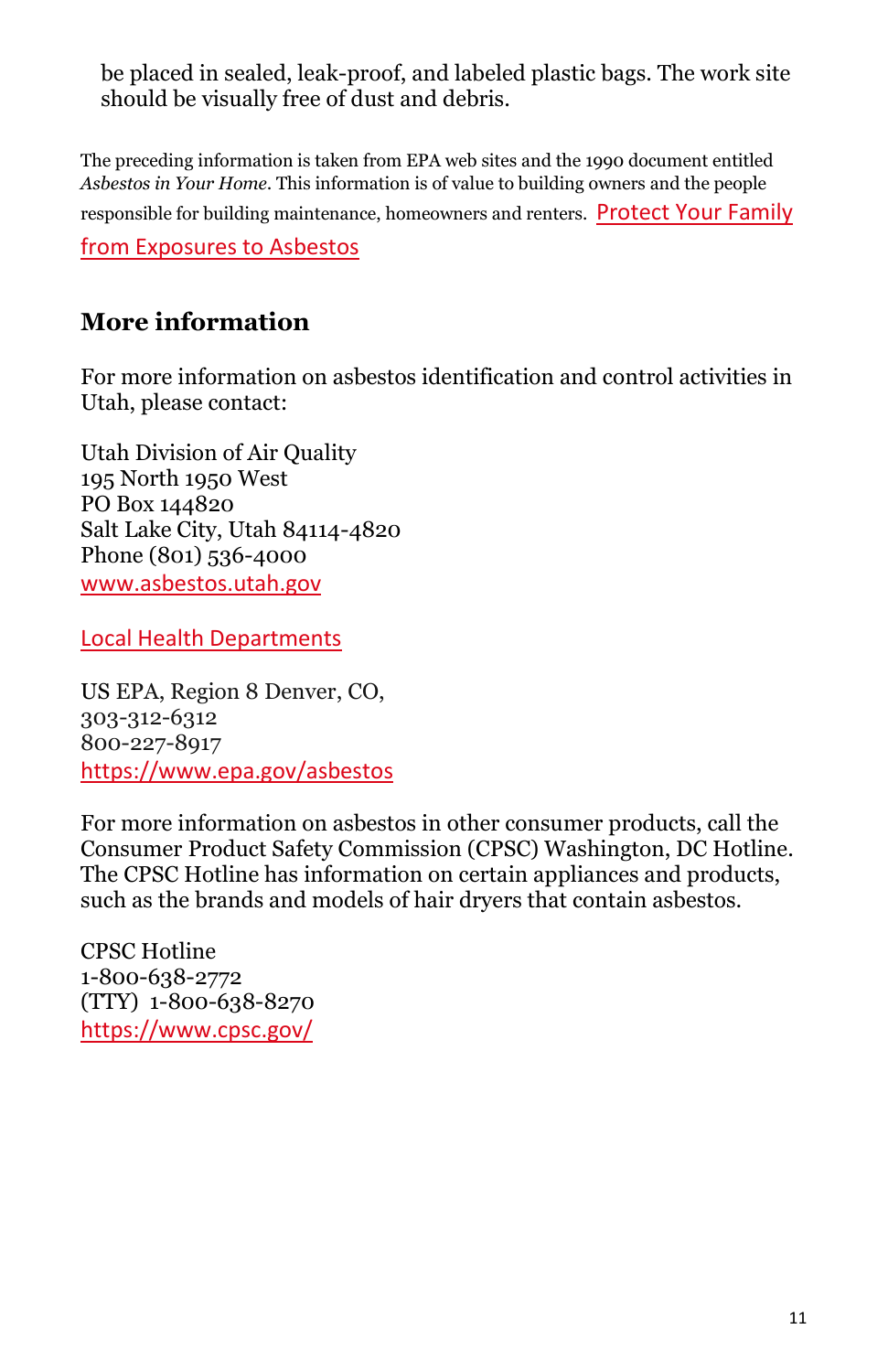#### Utah Administrative Code Rule R307-801. Utah Asbestos Rule

#### [R307-801-13. Asbestos Abatement and Renovation Project: Work Practices.](https://rules.utah.gov/publicat/code/r307/r307-801.htm#E13)

(1) An asbestos abatement supervisor who has been certified under R307-801-6 shall be on-site during asbestos abatement project setup, asbestos removal, stripping, cleaning and dismantling of the project, and other handling of uncontainerized regulated asbestos-containing material (RACM).

(2) All persons handling any amount of uncontainerized RACM during a regulated project shall be certified as an asbestos abatement worker or an asbestos abatement supervisor certified under R307-801-6.

(3) Persons performing an asbestos abatement or renovation project at a regulated facility shall follow the work practices in R307-801-13. Where the work practices in R307-801-13(3) and (4) are required, wrap and cut, open top catch bags, glove bags, and mini-enclosures may be used in combination with those work practices.

(a) Adequately wet regulated asbestos-containing material (RACM) with amended water before exposing or disturbing it, except when temperatures are continuously below freezing (32 degrees F.), and when all requirements in 40 CFR 61.145(c)(7) are met.

(b) Install barriers and post warning signs to prevent access to the work area. Warning signs shall conform to the specifications of 29 CFR 1926.1101(k)(7).

(c) Keep RACM adequately wet until it is containerized and disposed of in accordance with R307-801-14.

(d) Ensure that RACM that is stripped or removed is promptly containerized.

(e) Prevent visible particulate matter and uncontainerized asbestos-containing debris and waste originating in the work area from being released outside of the negative pressure enclosure or designated work area.

(f) Filter all waste water to five microns before discharging it to a sanitary sewer.

(g) Decontaminate the outside of all persons, equipment, and waste bags so that no visible residue is observed before leaving the work area.

(h) Apply encapsulant to RACM that is exposed but not removed during stripping.

(i) Clean the work area, drop cloths, and other interior surfaces of the enclosure using a highefficiency particulate air (HEPA) vacuum and wet cleaning techniques until there is no visible residue before dismantling barriers.

(j) After cleaning and before dismantling enclosure barriers, mist all surfaces inside of the enclosure with a penetrating encapsulant designed for that purpose.

(k) Handle and dispose of friable asbestos-containing material (ACM) and RACM according to the disposal provisions of R307-801-14.

(4) All operators of NESHAP-sized asbestos abatement projects shall install a negative pressure enclosure using the following work practices.

(a) All openings to the work area shall be covered with at least one layer of six mil or thicker polyethylene sheeting sealed with duct tape or an equivalent barrier to air flow.

(b) If RACM debris is present in the proposed work area prior to the start of a NESHAP-sized asbestos abatement project, the site shall be prepared by removing the debris using the work practice requirements of R307-801-13 and disposal requirements of R307-801-14. If the total amount of loose visible RACM debris throughout the entire work area is the SSSD amount, then site preparation may begin after the notification form has been submitted and before the end of the ten working day waiting period.

(c) A decontamination unit constructed to the specifications of R307-801-13(4)(h) shall be attached to the containment prior to disturbing RACM or commencing a NESHAP-sized asbestos abatement project, and all persons shall enter and leave the negative pressure enclosure or work area only through the decontamination unit except in a life threatening emergency situation.

(d) All persons subject to R307-801 shall shower before entering the clean-room of the decontamination unit when exiting the enclosure and shall follow all procedures required by 29 CFR 1926.1101(j)(1)(ii).

(e) No materials may be removed from the enclosure or brought into the enclosure through any opening other than a waste load-out or a decontamination unit.

(f) The negative pressure enclosure of the work area shall be constructed with the following specifications:

(i) Apply at least two layers of six mil or thicker polyethylene sheeting or its equivalent to the floor extending at least one foot up every wall and seal in place with duct tape or its equivalent;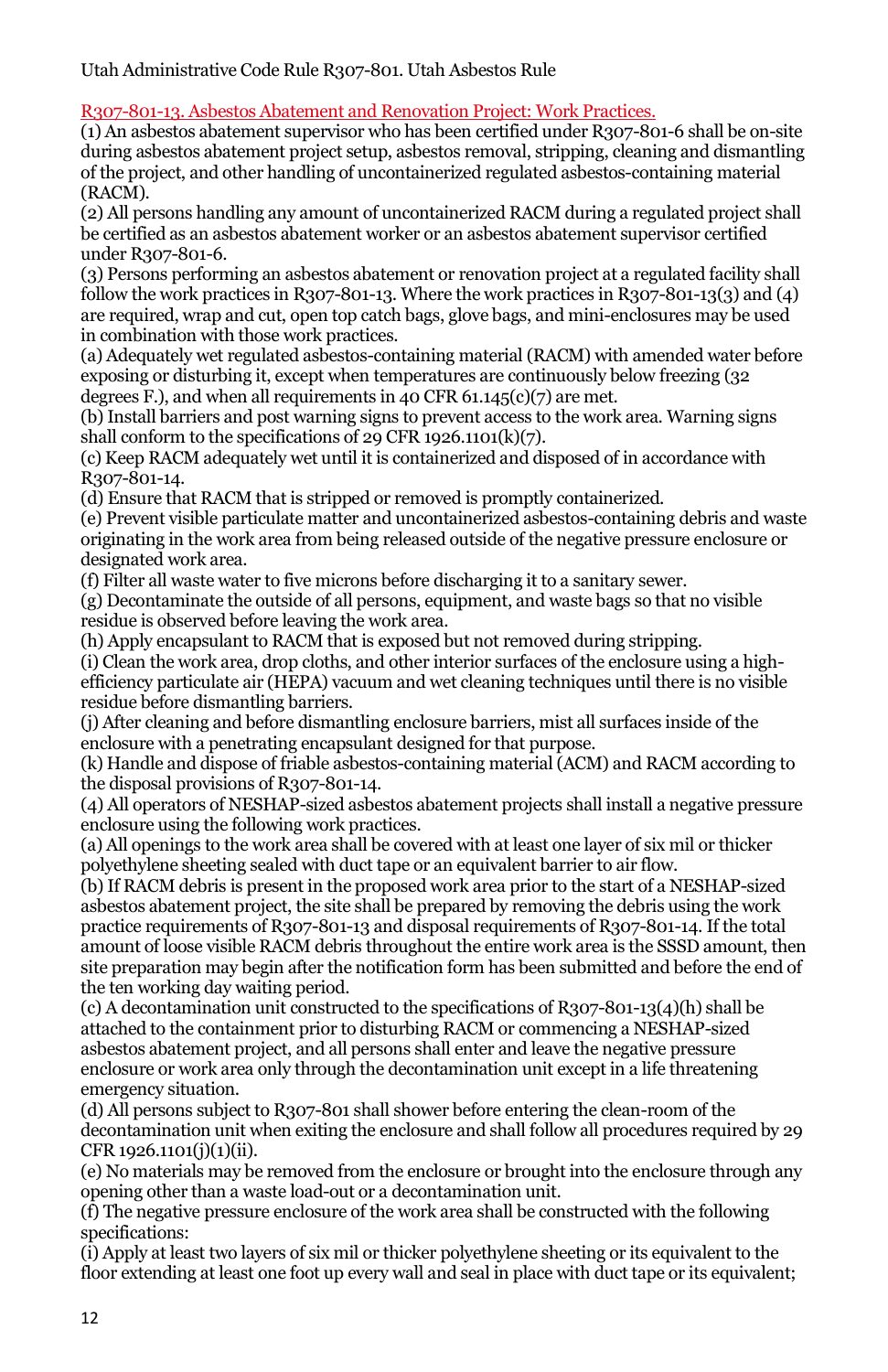(ii) Apply at least two layers of four mil or thicker polyethylene sheeting or its equivalent to the walls without locating seams in wall or floor corners;

(iii) Seal all seams with duct tape or its equivalent;

(iv) Maintain the integrity of all enclosure barriers; and

(v) Where a wall or floor will be removed as part of the NESHAP-sized asbestos abatement project, polyethylene sheeting need not be applied to that regulated facility component or structural member.

(g) View ports shall be installed in the enclosure or barriers where feasible, and view ports shall be:

(i) At least one foot square;

(ii) Made of clear material that is impermeable to the passage of air, such as an acrylic sheet;

(iii) Positioned so as to maximize the view of the inside of the enclosure from a position outside the enclosure; and

(iv) Accessible to a person outside of the enclosure.

(h) A decontamination unit shall be constructed according to the following specifications: (i) The unit shall be attached to the enclosure or work area;

(ii) The decontamination unit shall consist of at least three chambers and meet all regulatory requirements of 29 CFR 1926.1101(j)(1)(j);

(iii) The clean room, which is the chamber that opens to the outside, shall be no less than three feet wide by three feet long by six feet high, when feasible;

(iv) The shower room, which is the chamber between the clean and dirty rooms, shall have hot and cold or warm running water and be no less than three feet wide by three feet long by six feet high, when feasible;

(v) The dirty room, which is the chamber that opens to the negative pressure enclosure or the designated work area, shall be no less than three feet wide by three feet long by six feet high, when feasible;

(vi) The dirty room shall be provided with an accessible waste bag at any time that asbestos abatement project is being performed.

(i) A separate waste load-out following the specifications below may be attached to the enclosure for removal of decontaminated waste containers and decontaminated or wrapped tools from the enclosure.

(i) The waste load-out shall consist of at least one chamber constructed of six mil or thicker polyethylene walls and six mil or thicker polyethylene flaps or the equivalent on the outside and inside entrances;

(ii) The waste load-out chamber shall be at least three feet long, three feet high, and three feet wide; and

(iii) The waste load-out supplies shall be sufficient to decontaminate bags, and shall include a water supply with a filtered drain, clean rags, disposable rags or wipes, and clean bags.

(j) Negative air pressure and flow shall be established and maintained within the enclosure by: (i) Maintaining at least four air changes per hour in the enclosure;

(ii) Routing the exhaust from HEPA filtered ventilation units to the outside of the regulated facility whenever possible;

(iii) Maintaining a minimum of 0.02 column inches of water pressure differential relative to outside pressure; and

(iv) Maintaining a monitoring device to measure the negative pressure in the enclosure. (5) In lieu of two layers of polyethylene on the walls and the floors as required by R307-801-  $13(4)(f)(i)$  and (ii), the following work practices and controls may be used only under the circumstances described below:

(a) When a pipe insulation removal asbestos abatement project is conducted the following may be used:

(i) Drop cloths extending a distance at least equivalent to the height of the RACM around all RACM to be removed, or extended to a wall and attached with duct tape or equivalent;

(ii) Either the glove bag or wrap and cut methods may be used; and

(iii) RACM shall be adequately wet before wrapping.

(b) When the RACM is scattered ACM and is found in small patches, such as isolated pipe fittings, the following procedures may be used:

 $(i)$  Glove bags, mini-enclosures as described in R307-801-13(7)(c), or wrap and cut methods with drop cloths large enough to capture all RACM fragments that fall from the work area may be used.

(ii) If all asbestos disturbance is limited to the inside of negative pressure glove bags or a mini-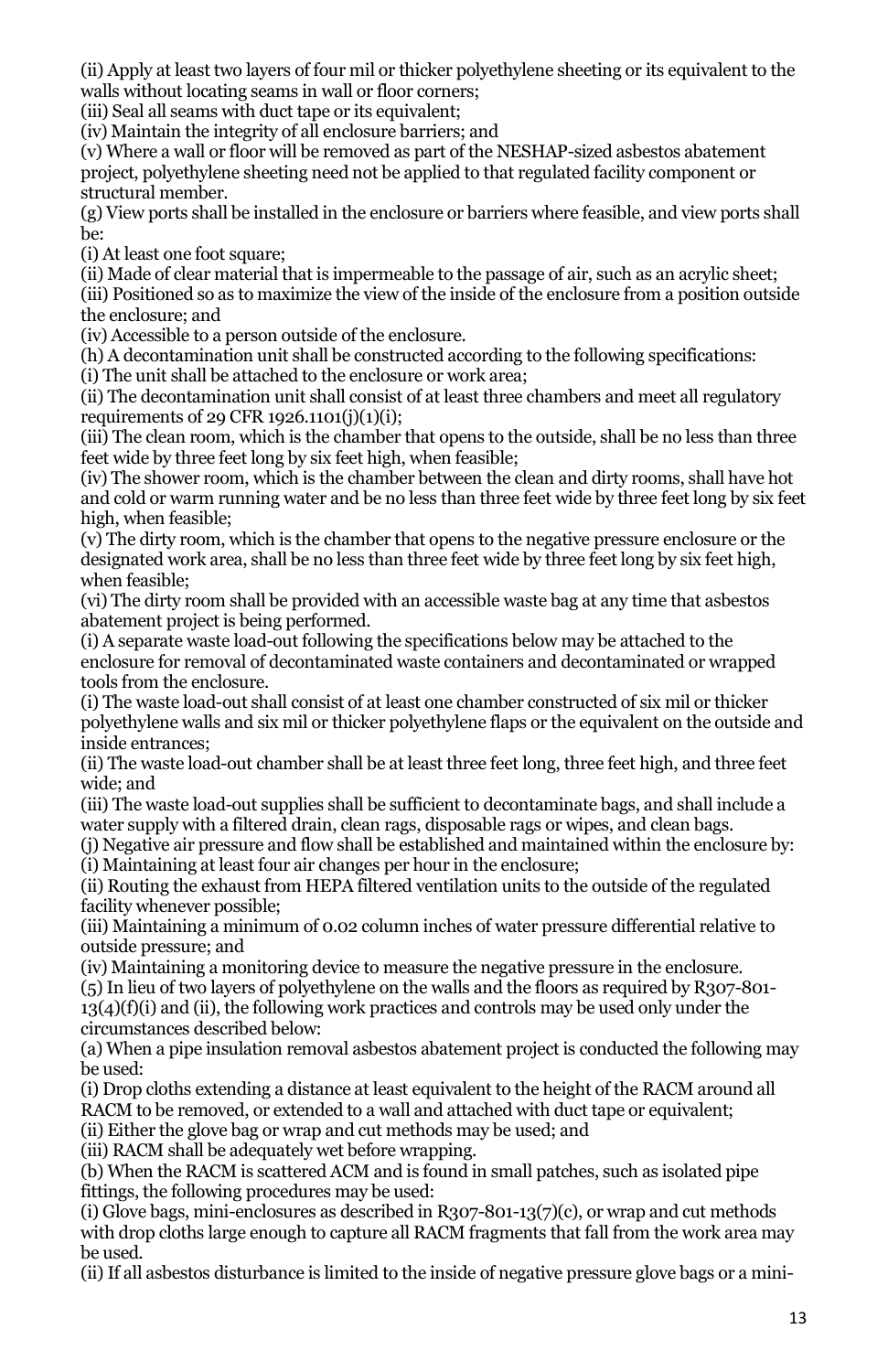enclosure, then non-glove bag or non-mini-enclosure building openings need not be sealed and negative pressure need not be maintained in the space outside of the glove bags or minienclosure during the asbestos removal operation.

(iii) A remote decontamination unit may be used as described in R307-801-13(7)(d) only if an attached decontamination unit is not feasible.

(c) When a preformed RACM pipe insulation asbestos abatement project in a crawl space or pipe chase less than six feet high or less than three feet wide is conducted, the following may be used:

(i) Drop cloths extending a distance at least six feet around all preformed RACM pipe insulation to be removed or extended to a wall and attached with duct tape or equivalent; or

(ii) The open top catch bag method.

(6) During outdoor asbestos abatement projects, the work practices of R307-801-13 shall be followed with the following modifications:

(a) Negative pressure need not be maintained if there is not an enclosure;

(b) Six mil polyethylene drop cloth, or equivalent, large enough to capture all RACM fragments that fall from the work area shall be used; and

(c) A remote decontamination unit as described in R307-801-13(7)(d) may be used.

(7) Special work practices.

(a) If the wrap and cut method is used:

(i) The regulated facility component shall be cut at least six inches from any RACM on that component;

(ii) If asbestos will be removed from the regulated facility component to accommodate cutting, the asbestos removal shall be performed using a single glove bag for each cut, and no RACM shall be disturbed outside of a glove bag;

(iii) The wrapping shall be leak-tight and shall consist of two layers of six mil polyethylene sheeting, each individually sealed with duct tape, and all RACM between the cuts shall be sealed inside wrap; and

(iv) The wrapping shall remain intact and leak-tight throughout the removal and disposal process.

(b) If the open top catch bag method is used:

(i) The material to be removed can only be preformed RACM pipe insulation, and it shall be located in a crawl space or a pipe chase less than six feet high or less than three feet wide;

(ii) Asbestos waste bags that are leak-tight and strong enough to hold contents securely shall be used;

(iii) The bag shall be placed underneath the stripping operation to minimize ACM falling onto the drop cloth;

(iv) All material stripped from the regulated facility component shall be placed in the bag;

(v) One asbestos abatement worker shall hold the bag and another asbestos abatement worker shall strip the ACM into the bag; and

(vi) A drop cloth extending a distance at least six feet around all preformed RACM pipe insulation to be removed, or extended to a wall and attached with duct tape or equivalent shall be used.

(c) If glove bags are used, they shall be under negative pressure, and the procedures required by 29 CFR 1926.1101(g)(5)(iii) shall be followed.

(d) A remote decontamination unit may be used under the conditions set forth in R307-801- 13(5)(b) and (6), when there is an area insufficient to construct a connected decontamination unit, or when approved by the director. The remote decontamination unit shall meet all construction standards in R307-801-13(4)(h) and shall include:

(i) Outerwear shall be HEPA vacuumed or removed, and additional clean protective outerwear shall be put on;

(ii) Either polyethylene sheeting shall be placed on the path to the decontamination unit and the path shall be blocked or taped off to prevent public access, or asbestos abatement workers shall be conveyed to the remote decontamination unit in a vehicle that has been lined with two layers of six mil or thicker polyethylene sheeting or its equivalent; and

(iii) The polyethylene path or vehicle liner shall be removed at the end of the project, and disposed of as ACWM.

(e) Mini-enclosures, when used under approved conditions, shall conform to the requirements of 29 CFR 1926.1101(g)(5)(vi).

(8) For asbestos-containing mastic removal projects using mechanical means, such as a power buffer, to loosen or remove mastic from the floor, in lieu of two layers of polyethylene sheeting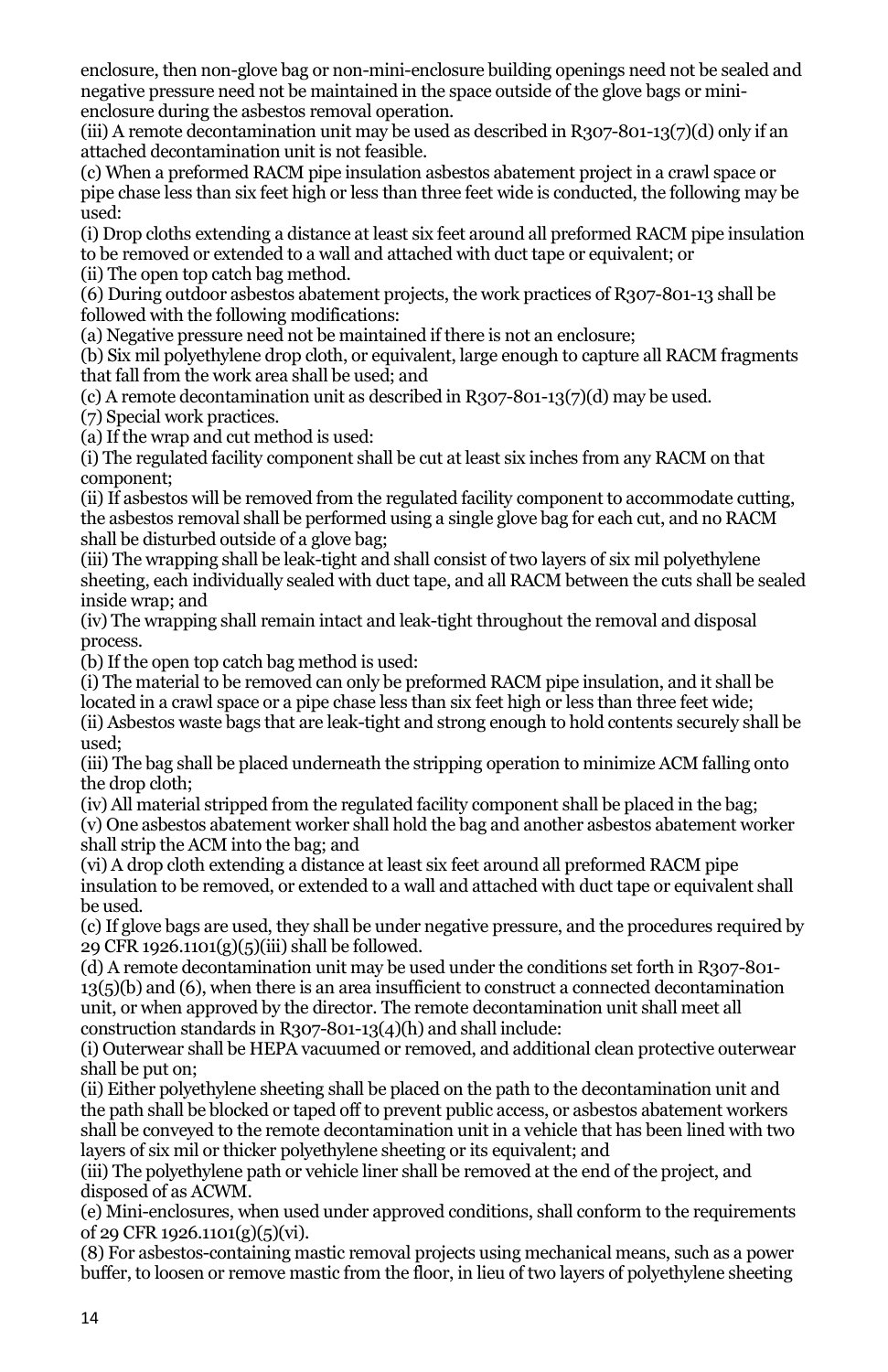on the walls, splash guards of six mil or thicker polyethylene sheeting shall be placed from the floor level a minimum of three feet up the walls.

(9) Persons who improperly disturb more than the SSSD amount of asbestos-containing material and contaminate an area with friable asbestos shall:

(a) Have the emergency clean-up portion of the project, including any portions not contained within a regulated facility or in common use areas that cannot be isolated, performed as soon as possible by a company or companies certified according to R307-801-5, and, asbestos abatement supervisor(s), and asbestos abatement worker(s) certified according to R307-801-6.

(b) Have an asbestos clean-up plan designed by a Utah certified asbestos project designer for the non-emergency portion of the project and have the asbestos clean-up plan submitted to the director for approval. An asbestos clean-up plan is not required when the disturbance results from a natural disaster, fire, or flooding.

(c) Submit the project notification form required by R307-801-11 and 12 to the director for acceptance no later than the next working day after the disturbance occurs or is discovered. For fee calculation purposes, the size of the emergency clean-up project is the area that has been contaminated or potentially contaminated by the disturbance and not the amount of asbestoscontaining material disturbed.

(d) Notify the director of project completion by telephone, fax, or electronic means by the day of completion and before leaving the site.

(10) For asbestos abatement, renovation, or demolition projects that remove or otherwise disturb loose-fill vermiculite type insulation materials assumed to be regulated asbestoscontaining material or found to contain greater than 1% regulated asbestiform fibers, then the material being removed is considered regulated asbestos-containing material and shall meet all the appropriate regulatory requirements of R307-801.

(a) Regulated vermiculite shall be removed to the maximum extent possible, or by following a work practice that has been established by the director, or by an alternative work practice as approved by the director.

#### R307-801-14. [Disposal and Handling of Asbestos Waste.](https://rules.utah.gov/publicat/code/r307/r307-801.htm#E14)

(1) Owners and operators of regulated facilities shall containerize asbestos-containing waste material (ACWM) while adequately wet.

(2) ACWM containers shall be leak-tight and strong enough to hold contents securely and be labeled with an OSHA warning label found in 29 CFR 1926.1101(k)(8).

(3) Containers shall be labeled with the waste generator's and contractor's names, addresses, and telephone numbers before they are removed from the asbestos renovation or abatement work area.

(4) Containerized regulated asbestos-containing material (RACM) shall be disposed of at a landfill which complies with 40 CFR 61.150.

(5) The waste shipment record shall include a list of items and the amount of ACWM being shipped. The waste generator originates and signs this document.

(6) Owners and operators of regulated facilities where an asbestos abatement or renovation project has been performed shall report in writing to the director if a copy of the waste

shipment record, signed by the owner or operator of the designated waste disposal site, is not received by the waste generator within 45 working days from the date the waste was accepted by the initial transporter. Include in the report the following information:

(a) A copy of the waste shipment record for which a confirmation of delivery was not received; and

(b) A cover letter signed by the waste generator explaining the efforts taken to locate the asbestos waste shipment and the results of those efforts.

#### [R307-801-16. Certified Renovator Work Practices.](https://rules.utah.gov/publicat/code/r307/r307-801.htm#E16)

(1) Certified renovators are responsible for ensuring compliance with R307-801 at all renovation projects at regulated facilities to which they are assigned.

(2) Certified renovators working at regulated facilities shall:

(a) Perform all of the tasks described in R307-801-13(3) and shall either perform or direct workers who perform all tasks described in R307-801-13(3);

(b) Provide training to workers on the work practices required by R307-801-13(3) that will be used when performing renovation projects;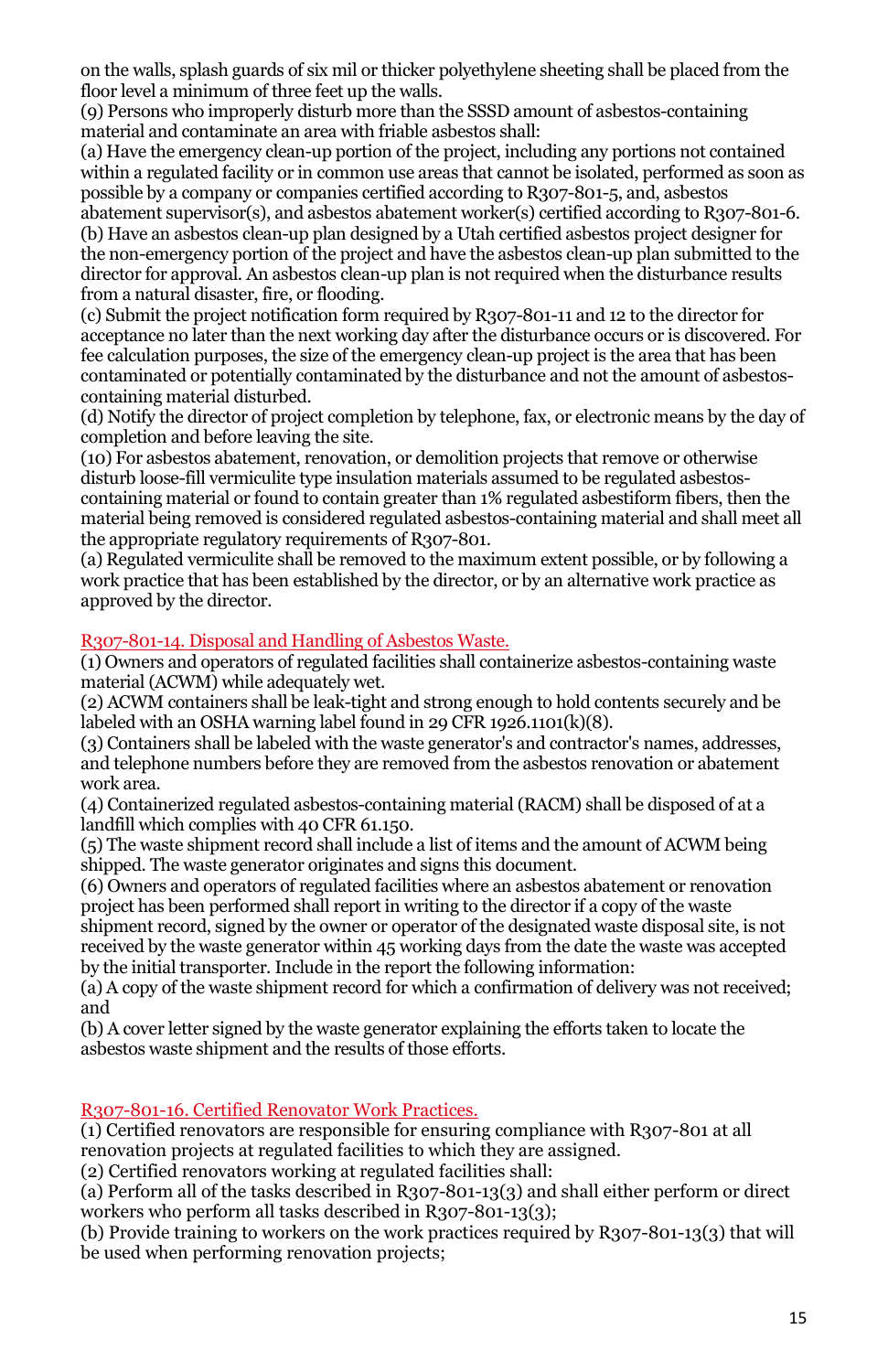(c) Be physically present at the work site when all work activities required by R307-801-  $13(3)(b)$  are posted, while the work area containment required by  $R_3^2O7-8O1-13(3)(b)$  is being established, and while the work area cleaning required by R307-801-13(3)(i) is performed;

(d) Be on-site and direct work being performed by other individuals to ensure that the work practices required by R307-801-13(3) are being followed, including maintaining the integrity of the containment barriers and ensuring that dust or debris does not spread beyond the work area;

(e) Have with them at the work site their current Utah Renovator certification card; and

(f) Prepare the records required by R307-801-15.